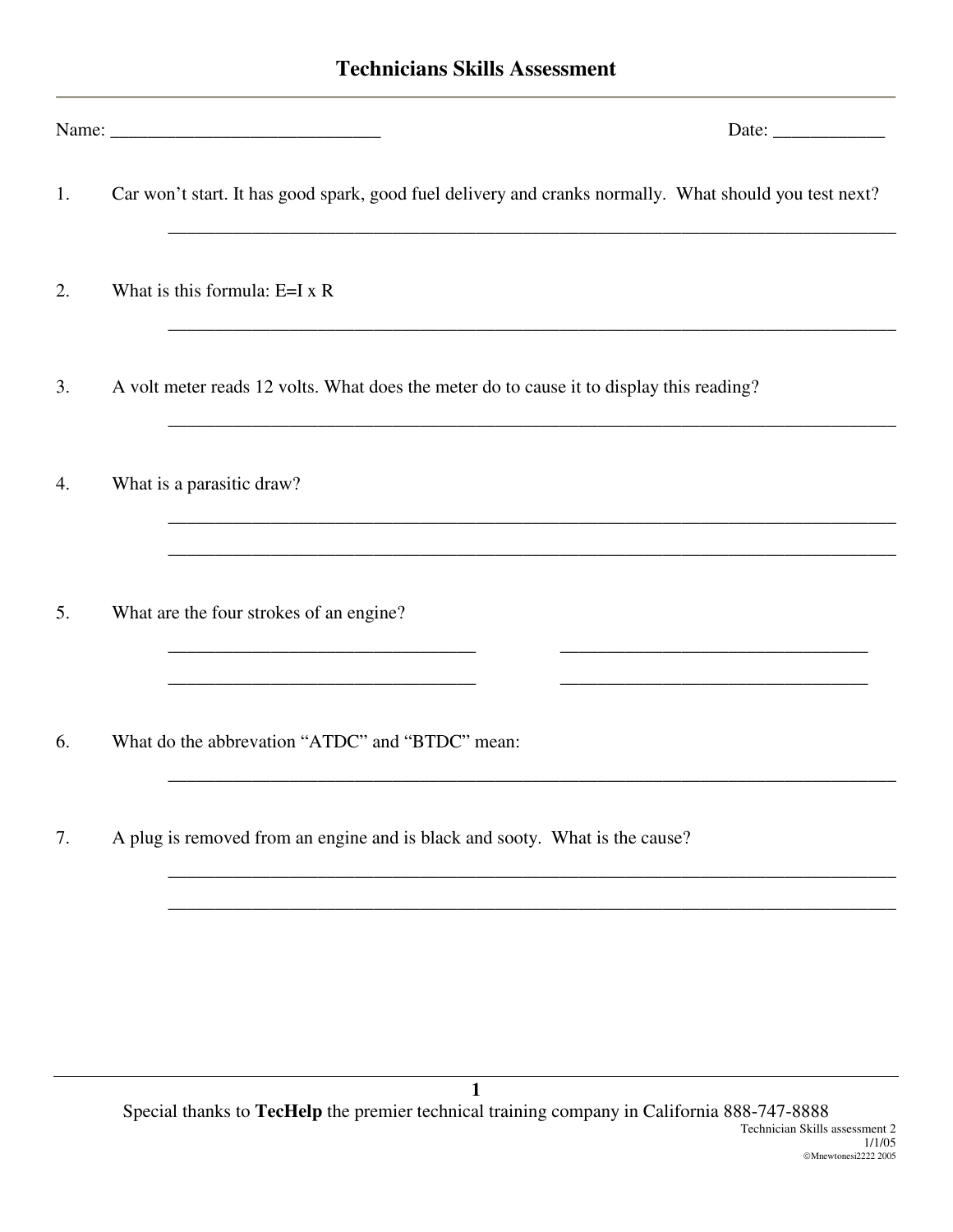| 8.  | Name the 6 circuits of a carburetor:                                             |
|-----|----------------------------------------------------------------------------------|
| 9.  | If the engine is running rich, the CO will be high, and the $O_2$ will be?       |
| 10. | Hydrocarbons (HC) in the exhaust gases, are the result of what?                  |
| 11. | High HC and $O_2$ readings may be caused by what?                                |
| 12. | What is a dynamic compression test:                                              |
| 13. | What is a fully charged battery's voltage? (Battery has set unused for 24 hours) |
| 14. | What is the parameters for a laod test on a battery?                             |
|     |                                                                                  |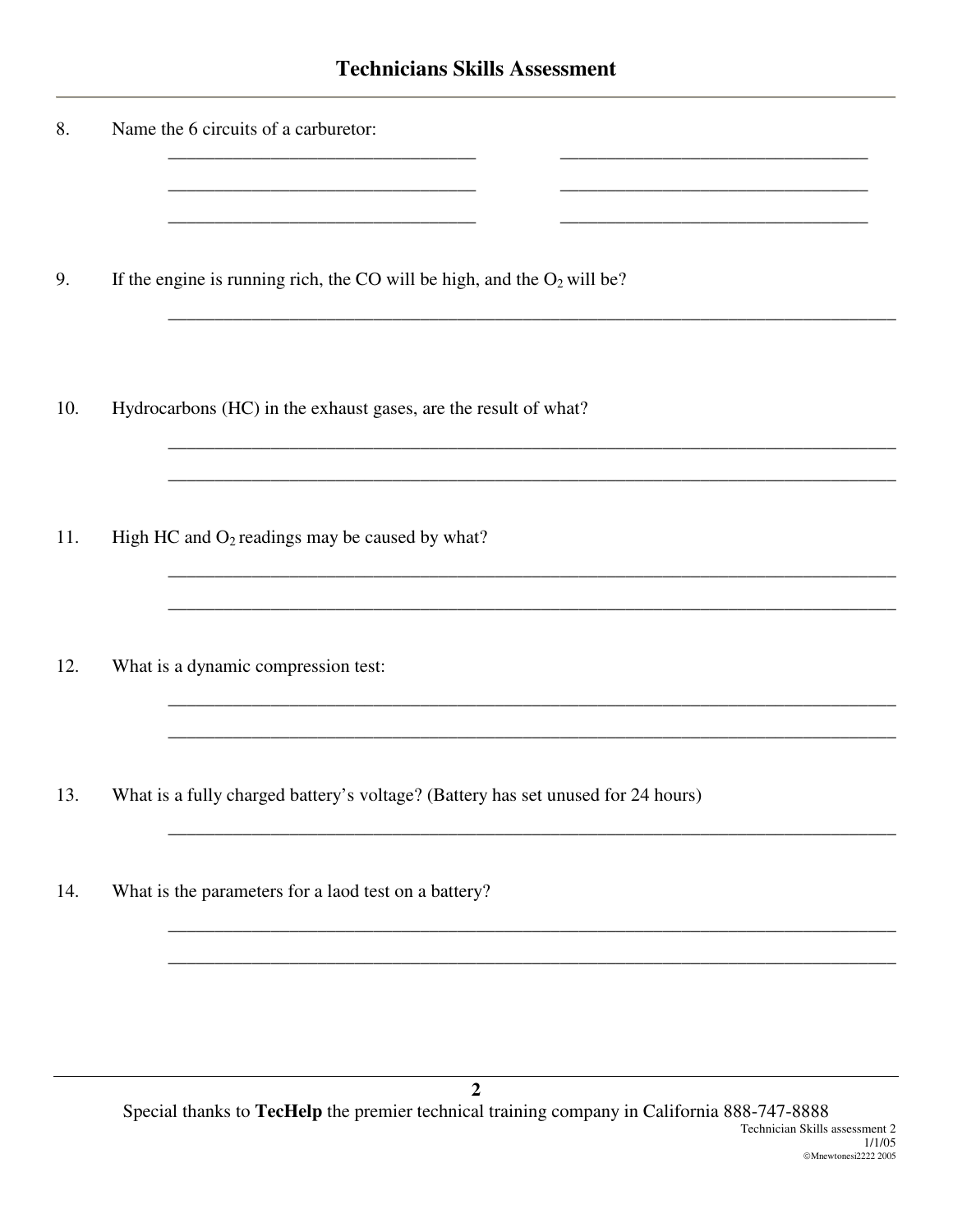- 15. An unmetered air leak after the airflow sensor can cause:
	- | | A lean condition and poor engine performance

The engine management system to provide additional fuel to compensate for excess  $\perp$ air in open loop

The needle of the vacuum gauge to fluctuate between 20 to 23 in HG at idle.

\_\_\_\_\_\_\_\_\_\_\_\_\_\_\_\_\_\_\_\_\_\_\_\_\_\_\_\_\_\_\_\_\_\_\_\_\_\_\_\_\_\_\_\_\_\_\_\_\_\_\_\_\_\_\_\_\_\_\_\_\_\_\_\_\_\_\_\_\_\_\_\_\_\_\_\_\_\_

\_\_\_\_\_\_\_\_\_\_\_\_\_\_\_\_\_\_\_\_\_\_\_\_\_\_\_\_\_\_\_\_\_\_\_\_\_\_\_\_\_\_\_\_\_\_\_\_\_\_\_\_\_\_\_\_\_\_\_\_\_\_\_\_\_\_\_\_\_\_\_\_\_\_\_\_\_\_

\_\_\_\_\_\_\_\_\_\_\_\_\_\_\_\_\_\_\_\_\_\_\_\_\_\_\_\_\_\_\_\_\_\_\_\_\_\_\_\_\_\_\_\_\_\_\_\_\_\_\_\_\_\_\_\_\_\_\_\_\_\_\_\_\_\_\_\_\_\_\_\_\_\_\_\_\_\_

\_\_\_\_\_\_\_\_\_\_\_\_\_\_\_\_\_\_\_\_\_\_\_\_\_\_\_\_\_\_\_\_\_\_\_\_\_\_\_\_\_\_\_\_\_\_\_\_\_\_\_\_\_\_\_\_\_\_\_\_\_\_\_\_\_\_\_\_\_\_\_\_\_\_\_\_\_\_

- The electronic control system to remain in the closed loop mode
- 16. When an OBD I car has codes and a check engine lite on, after checking the basic and scanning the car what is the next step.
- 17. On A vehicle without ABS, Customer complains of a fading brake pedal, please outline the steps you would take to diagnose the complaint
- 18. The following two symbols represent which two devices?



- Fixed resistor and lamp
- Variable resistor and lamp
- Lamp and Motor
- Switch And relay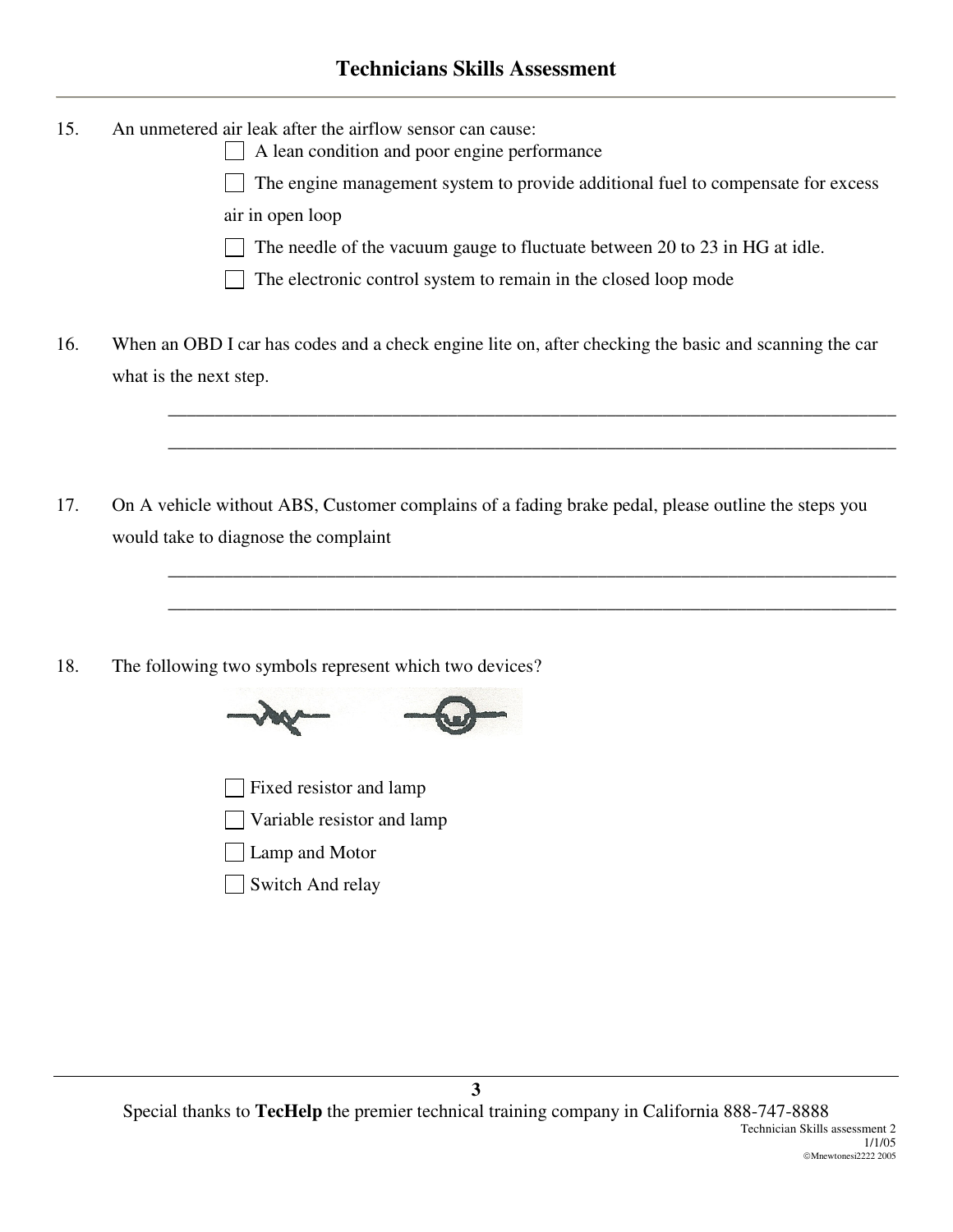19. The letters inside the connector shows:



□ Component wiring, such as Brake Lighting, Brakes.

- Wire color.  $\Box$
- Circuit representation, such as Rear Brakes or Back Pressure
- Which body common connector is attached?
- 20. This is the electrical symbol for: